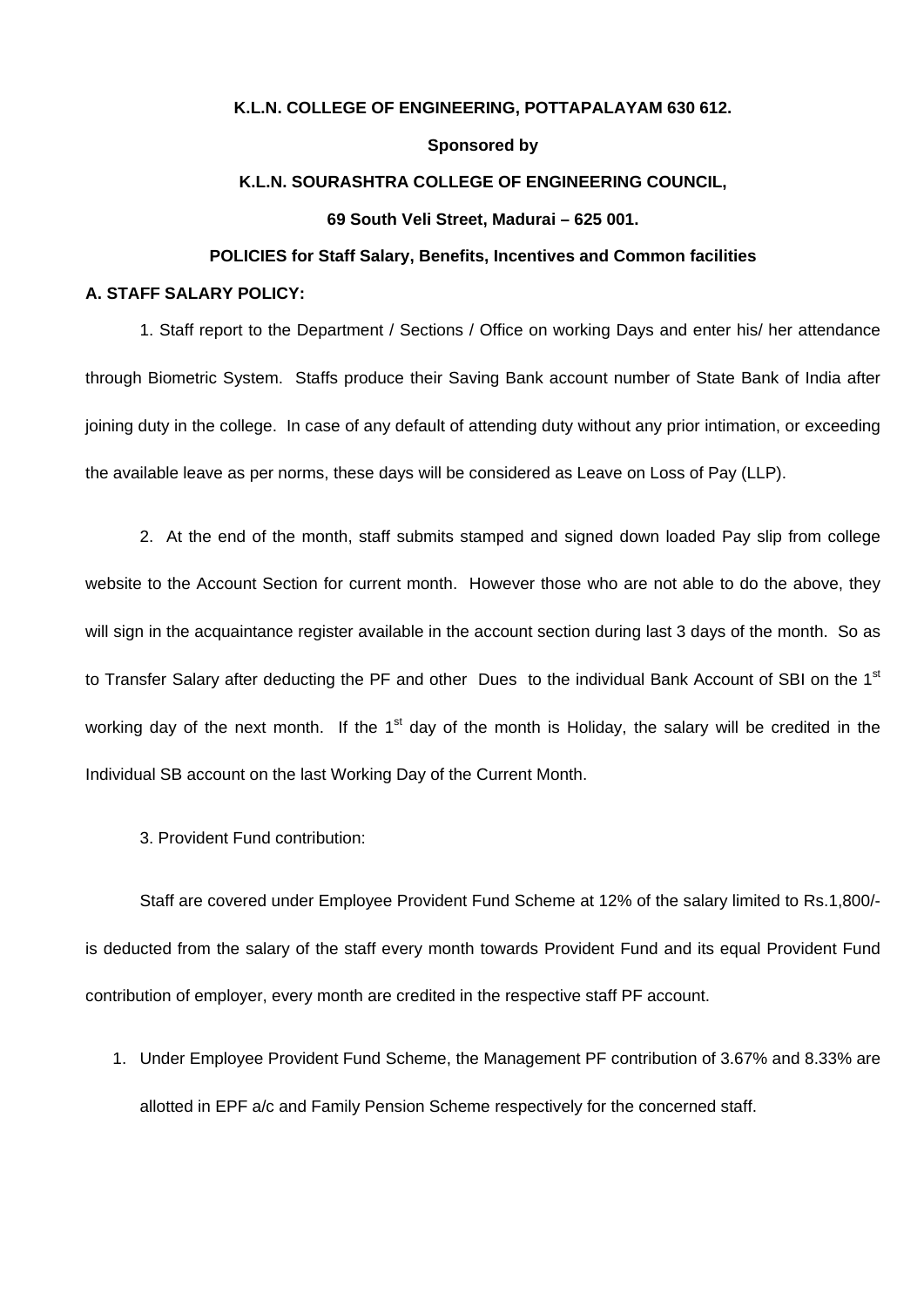- 2. The Details of EPF a/c Status of the Individual Staff can be viewed in our College website by login through their individual Universal Account Number (UAN).
- 3. This Provident Fund Scheme is not applicable to the staff whose age is equal and more than 58 years.

# **Staff Benefits:**

- 1. Below Gross Salary Rs.10,000/- Free Bus facility
- 2. Concessional Bus fare for staff above Rs.10,000/- Gross Salary
- 3. Star Health Accident Policy Sum Assured Rs.5,00,000/-
- 4. Star Health Medi Claim Policy Sum Assured Rs.2,00,000/-
- 5. Health Care Centre Free Medical First Aid
- 6. Deepavali Advance to staff below Gross Salary Rs.25,000/-
- 7. Interest Free Loan for Marriage, Medical Expenses & Children Education
- 8. Co-optex Stall & Purchase facility on credit basis of 6 months.
- 9. Deepavali Gift-every year
- 10. Driver, Conductor Batta and Free Breakfast and Lunch
- 11. Sponsor staff for Higher Studies with pay ( Full Time / Part Time)
- 12. Free Uniform given to Driver, Conductor, Sweeper and Scavenger, Watchman
- 13. Free shoe given to Watchman
- 14. Wi-fi enabled zone.